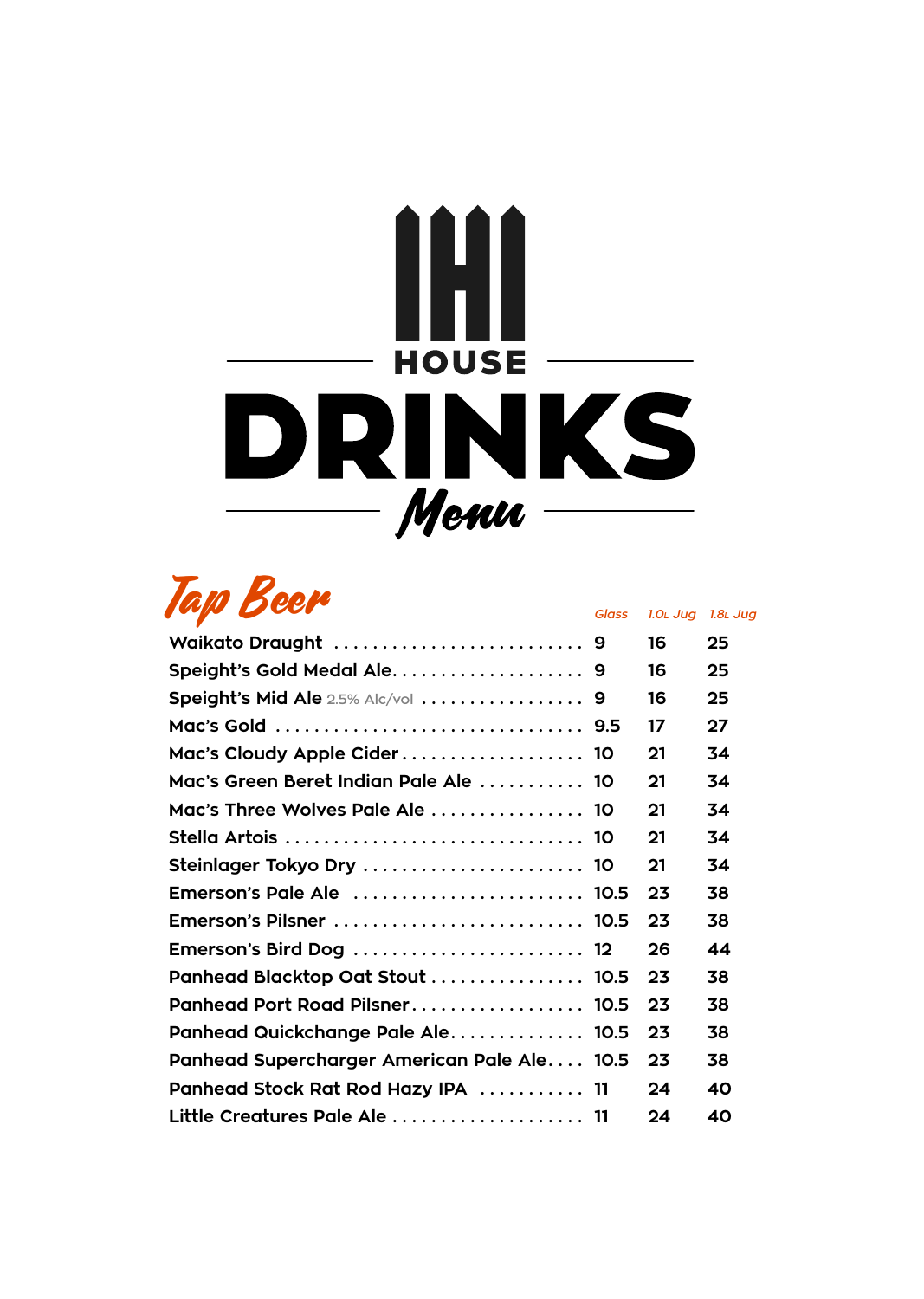# Bottled Beers

| Steinlager Pure Light 2.5% Alc/vol 8.2 |  |
|----------------------------------------|--|
| Speight's Summit Zero 0.0% Alc/vol 8.2 |  |

# **RTDs**

| Gordon's Sicilian Lemon Gin and Soda 9.7 |  |
|------------------------------------------|--|
| Smirnoff Double Black9.7                 |  |
|                                          |  |
| McKenna Bourbon 9.7                      |  |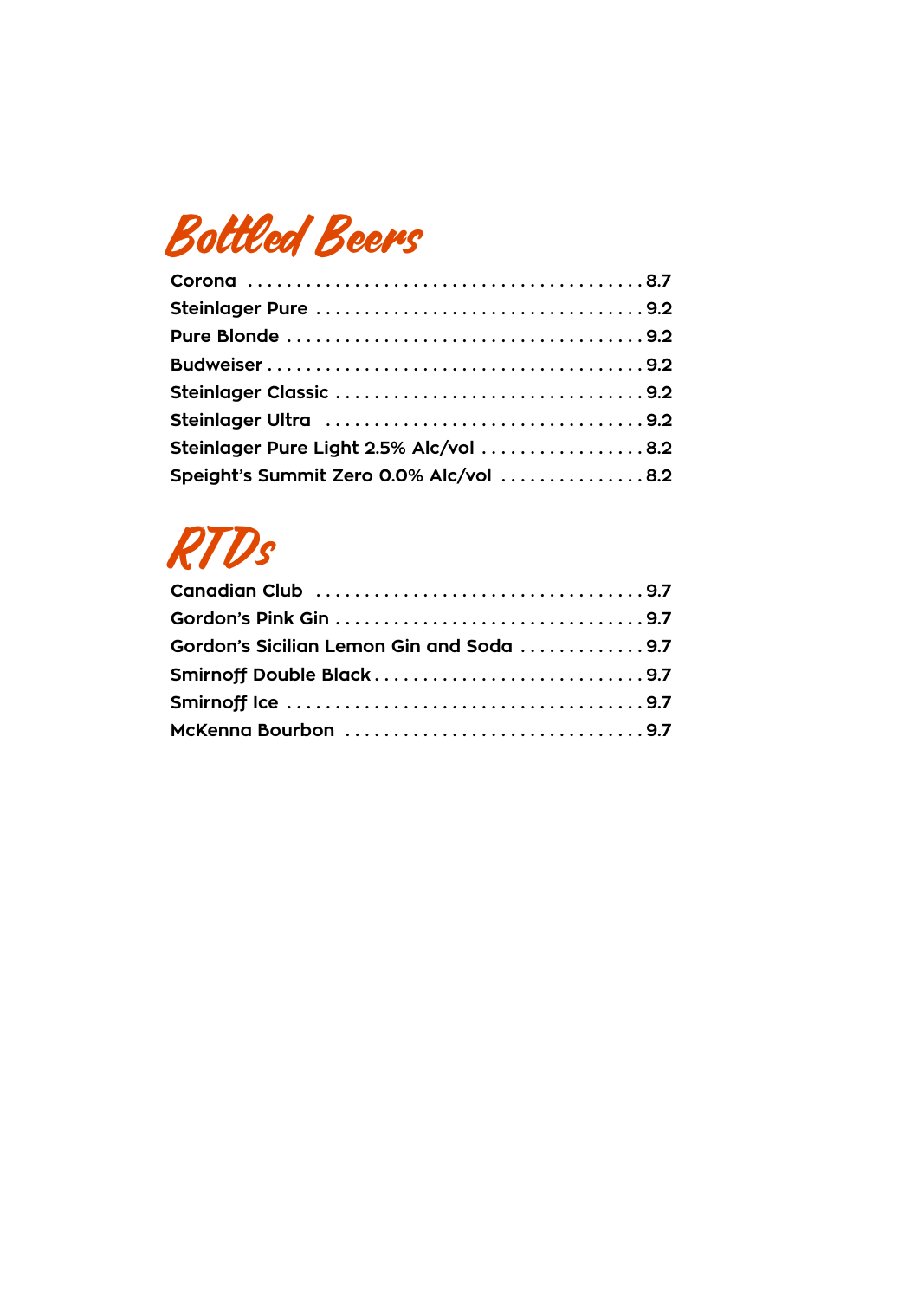



| $\mathcal{L}$ and $\mathcal{L}$ and $\mathcal{L}$ and $\mathcal{L}$ |  |  |
|---------------------------------------------------------------------|--|--|
| Lindauer Classic Fraise 200ml 11.7                                  |  |  |
| Lindauer Classic Brut 200ml  11.7                                   |  |  |
| Lindauer Special Reserve Brut Cuvee  46                             |  |  |
|                                                                     |  |  |
|                                                                     |  |  |



| Landing Road Pinot Gris 9.7 41                                                  |  |
|---------------------------------------------------------------------------------|--|
| The Ned Pinot Gris $\dots\dots\dots\dots\dots\dots\dots\dots\dots\dots$ 11.2 53 |  |
| Wither Hills Pinot Gris  11.2 53                                                |  |
|                                                                                 |  |

# Sauvignon Blanc *Glass Bottle*

| <u>and the contract of the contract of the contract of the contract of the contract of the contract of the contract of the contract of the contract of the contract of the contract of the contract of the contract of the contr</u><br>Landing Road Sauvignon Blanc9.7 41 |  |
|----------------------------------------------------------------------------------------------------------------------------------------------------------------------------------------------------------------------------------------------------------------------------|--|
|                                                                                                                                                                                                                                                                            |  |
|                                                                                                                                                                                                                                                                            |  |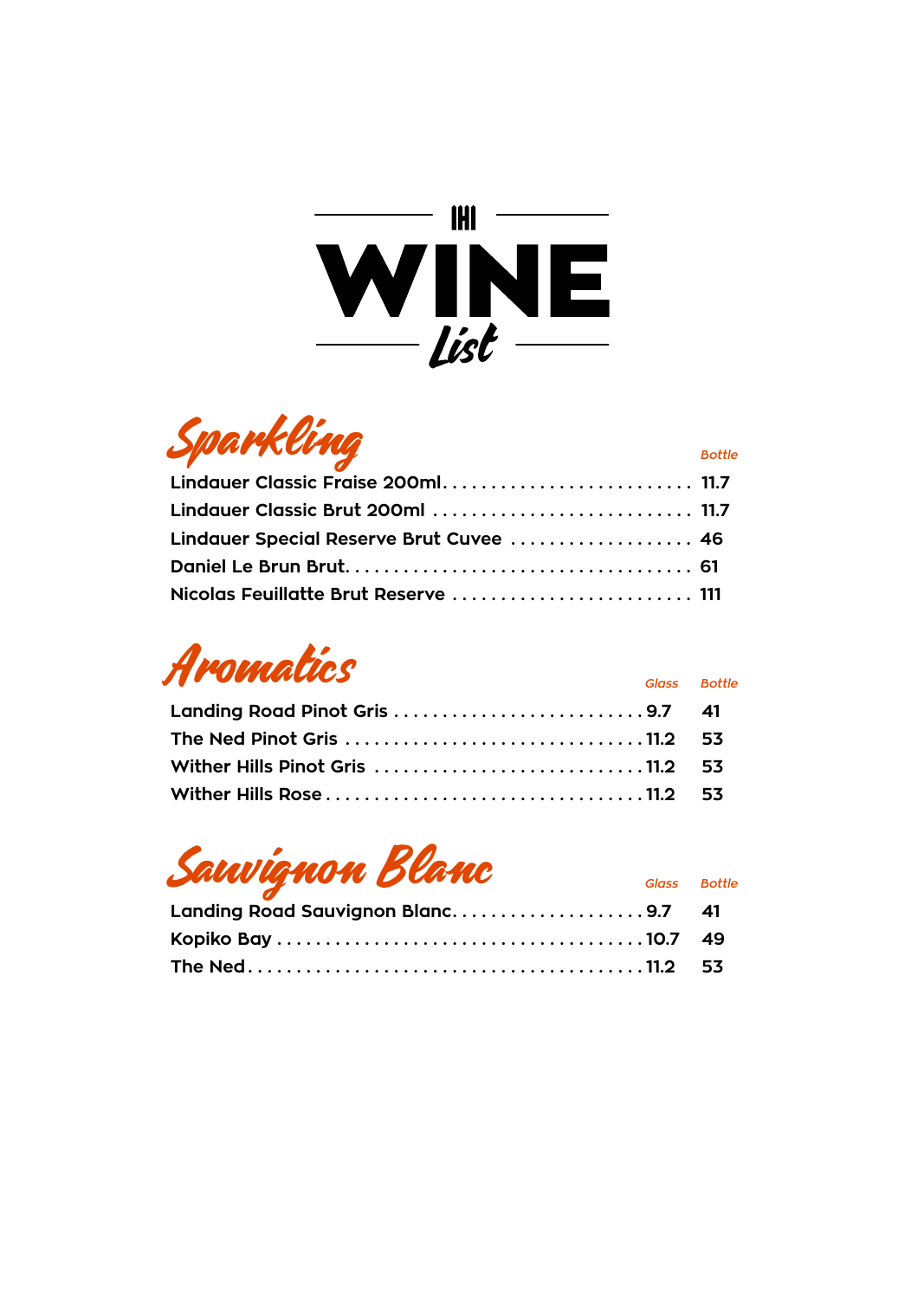| Chardonnay | Glass Bottle |  |
|------------|--------------|--|
|            |              |  |

# **Merlot Blends** *Glass Bottle*

| Angus The Bull Cabernet Sauvignon  57 |  |
|---------------------------------------|--|

# Syrah & Shiraz *Glass Bottle*

| the contract of the contract of the contract of the contract of the contract of |  |
|---------------------------------------------------------------------------------|--|
|                                                                                 |  |
|                                                                                 |  |

Pinot Noir *Glass Bottle*

| $\overline{a}$ , and the same state $\overline{a}$ | Glass Bottle |  |
|----------------------------------------------------|--------------|--|
|                                                    |              |  |
|                                                    |              |  |
|                                                    |              |  |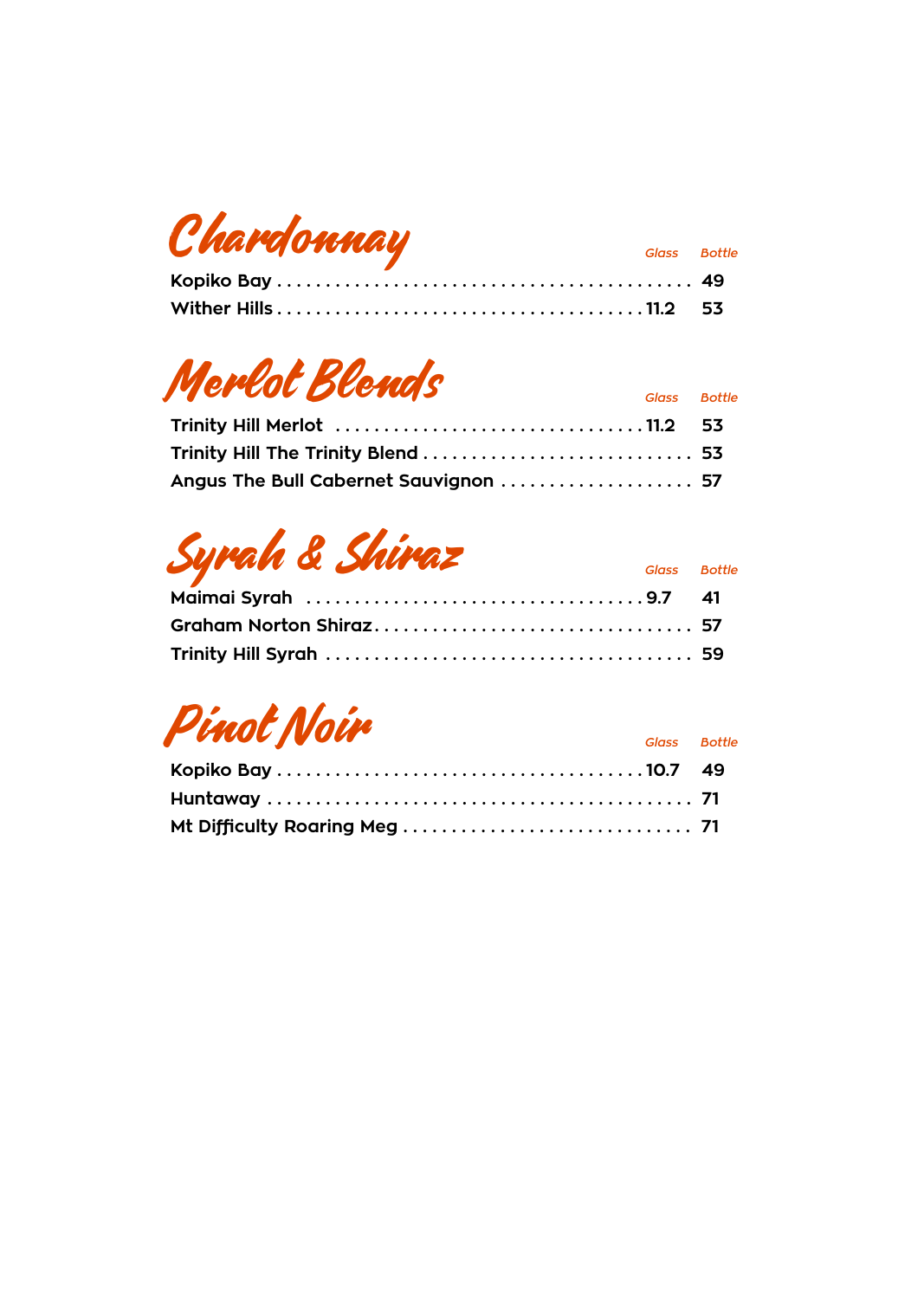## **IHI** NON-ALCOHOLIC Drinks

# Juices

# Premium Soft Drinks

# Soft Drinks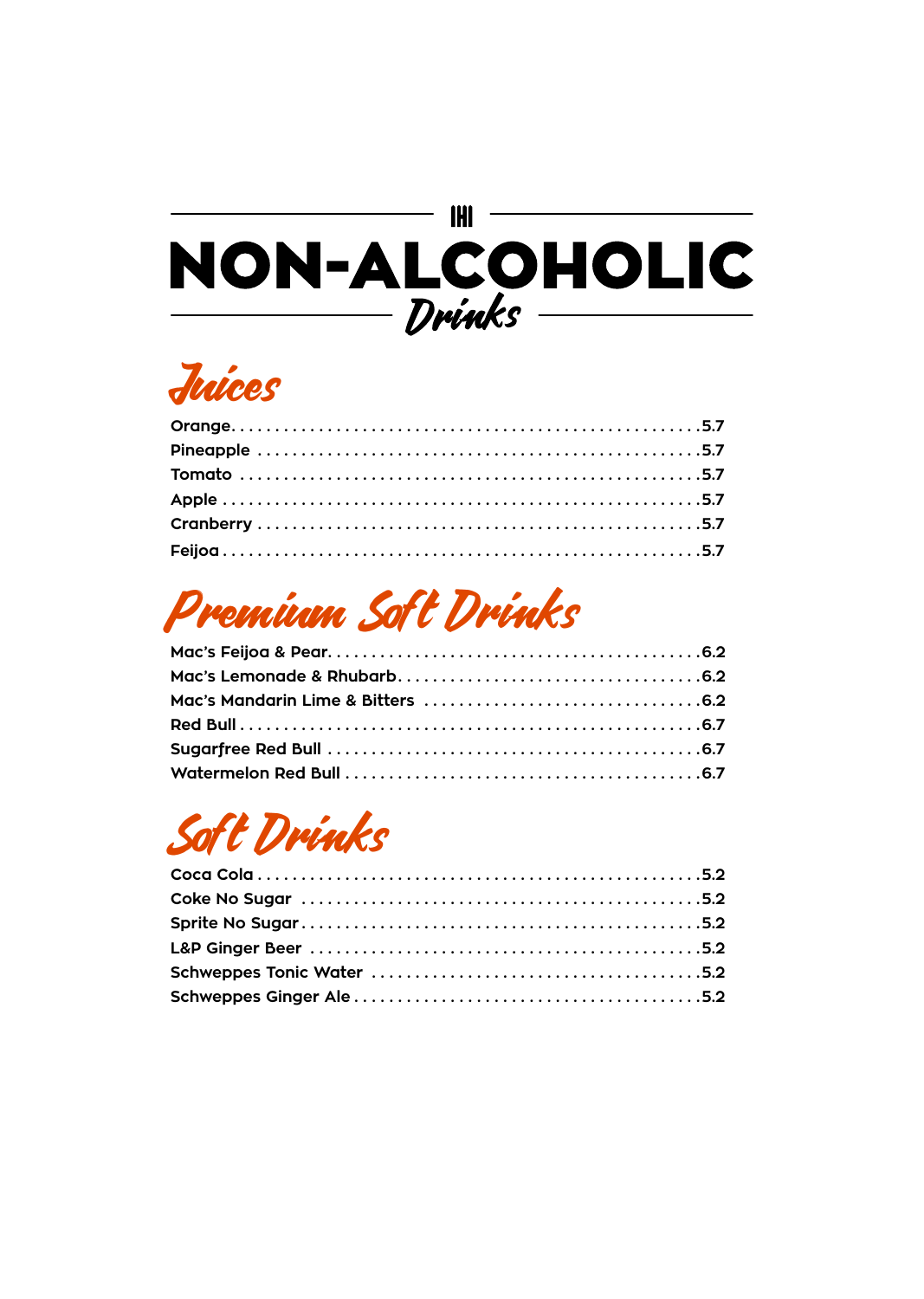### $-\mathbf{m}$ **TEA & COFFEE IHI** —

# Tea

# Coffee



Soy<br>Chai **Hazelnut Syrup**  **Extra Shot Vanilla Syrup Caramel Syrup**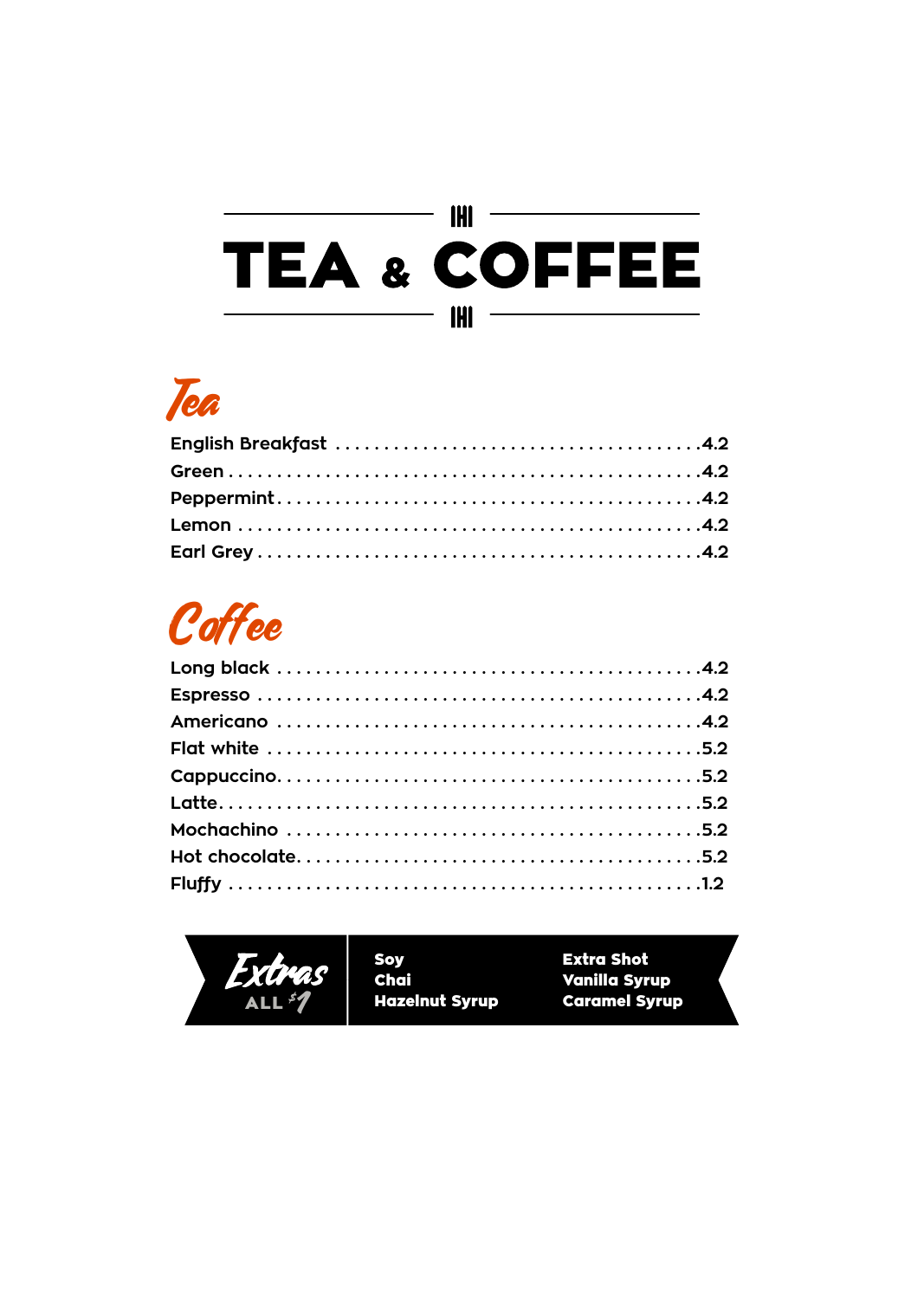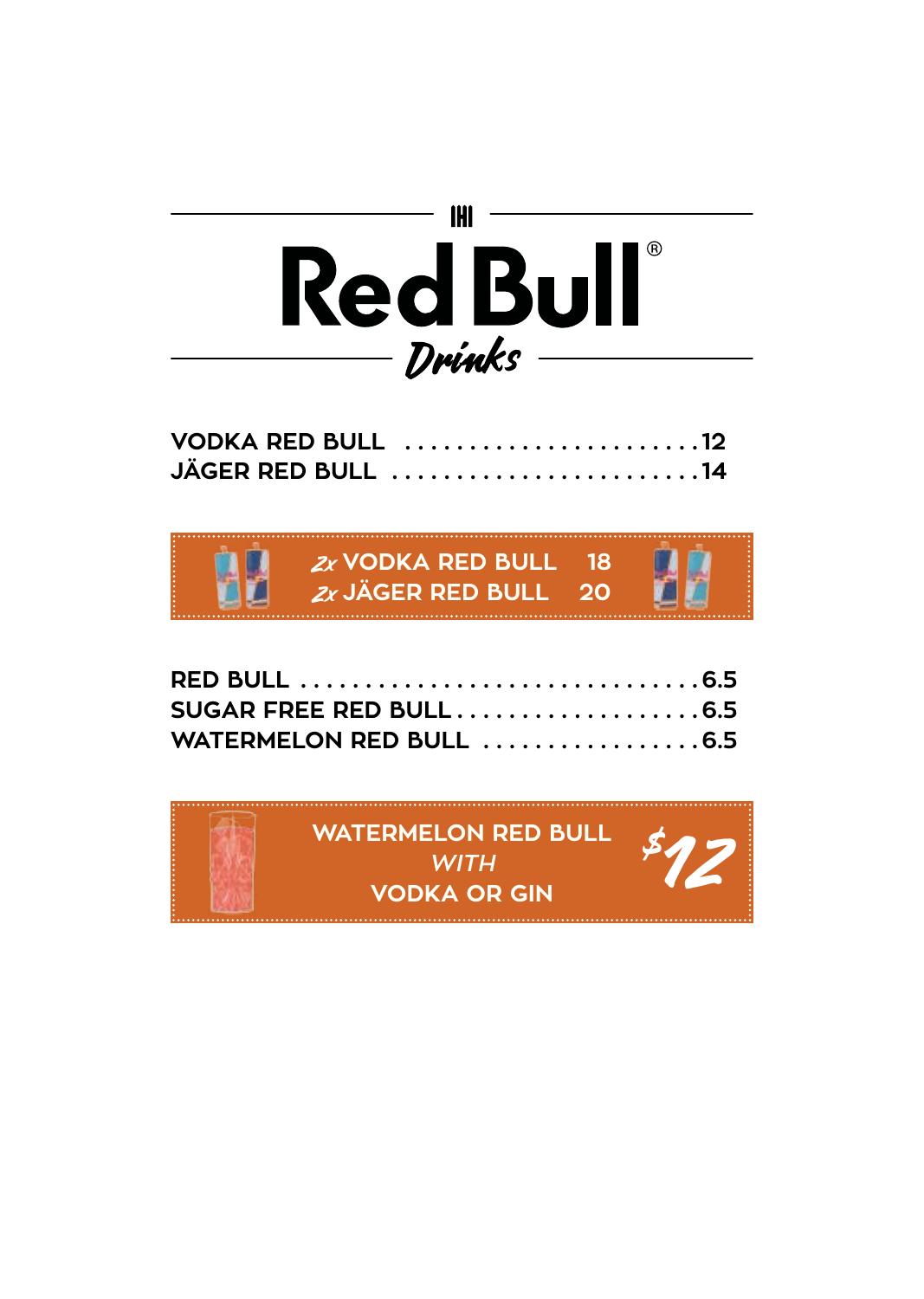# **IHI HOUSE** \$20



## - NEW - FRUIT BURST - NEW -

*Melon, Peach, Strawberry, Lime, Pineapple, Cranberry and Lemonade* 

## - NEW - HELLA JUICY - NEW -

*Blue Caruso, Apple and Lemonade*

## JAMES AND THE GIANT PEACH

*Mango, Apricot, Lime, Pineapple Juice, Sprite Zero and Bitters*

## LOW CALORIE VALERIE

*Pineapple, Melon, Triple Sec, Lime, Sprite Zero*

## TROPIC THUNDER

*Blue Curaçao, Mango, Lime, Apple Juice, Ginger Beer*

### BERRY DELIGHT

*Strawberry, Raspberry, Lemon, Orange Juice and Lemonade*

## APPLE MOJITO

*Apple Sourz, Lime, Apple, Mint and Soda*

## BLUE BREEZE

*Blue Curacao, Cloudy Apple Cider, Peach, Pineapple Juice*

## PURPLE RAIN

*Blue Curacao, Blackcurrant Sourz, Raspberry and Sprite Zero*

## RASPBERRY COKE

*Raspberry, Strawberry, Coke No Sugar*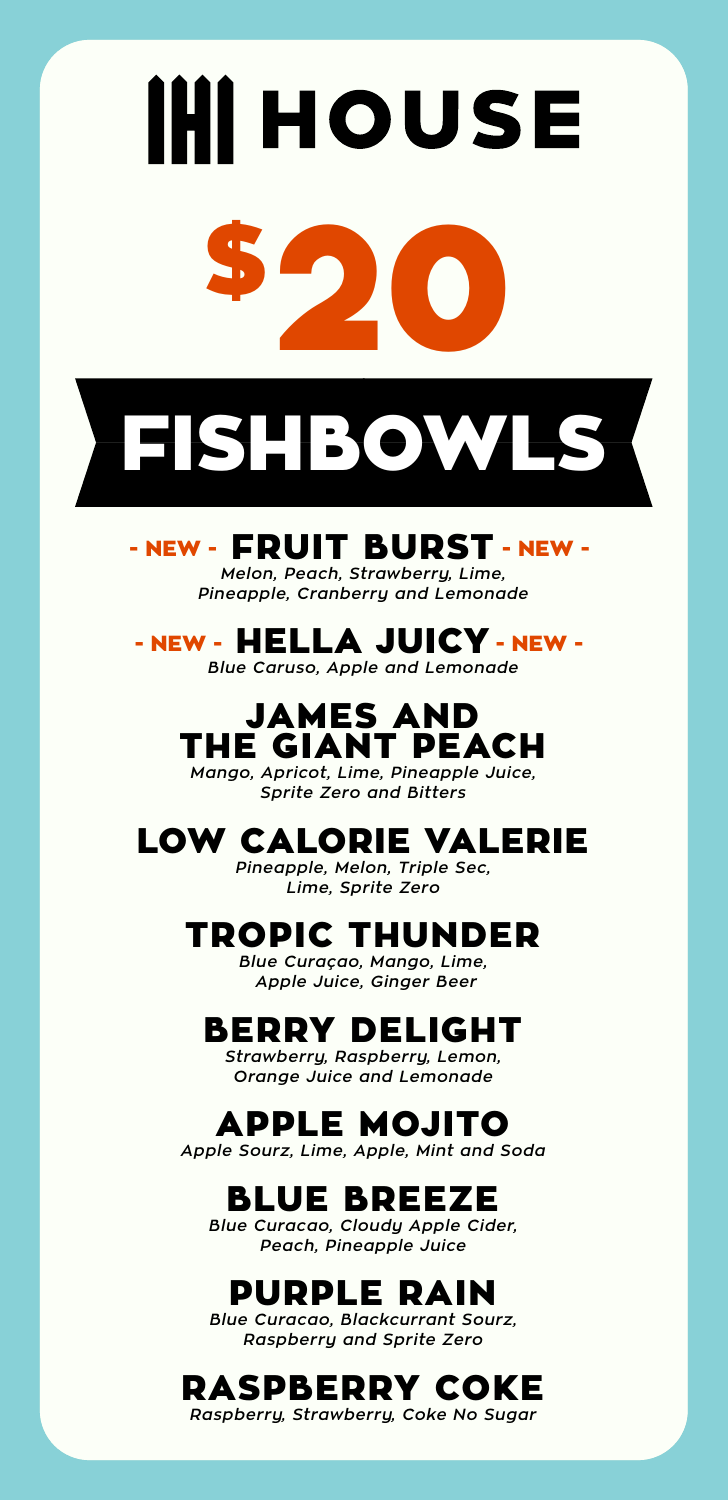# UPStairs@<br>IHI HOUSE

### **Gin Raspberry Sour 15**

Gin, Cassis, Lemon Juice, Cranberry Juice, Sugar Syrup, Egg White

### **Long Island Iced Tea 16**

Gin, Rum, Tequila, Vodka, Triple Sec, Lemon, Coca Cola or L&P Ginger Ale

> **Margarita 15** Tequila, Triple Sec, Sugar, Lemon

### **Mojito 13**

White Rum, Mint, Sugar, Lime, Soda

### **Rock Your Socks Off 14**

Rock Melon Liqueur, Triple Sec, Lime Juice, Passionfruit, Cherry Bitters, Sprite

### **The Melon Buratti 14**

Midori, Triple Sec, Lime Juice, Passionfruit, Pineapple Juice, Soda

### **Whiskey Sour 14**

Jameson Irish Whiskey, Sugar, Lime, Lemon, Egg White

### **Black Forest Martini 15**

Chambord, Chocolate Grappa, Cassis, Strawberry Purée, Cream

### **Espresso Martini 15**

Vodka, House-Made Cold Brew Coffee, Salted Caramel Syrup

### **Toblerone 15**

Frangelico, Chocolate Grappa, Cream, Butterscotch Schnapps, Honey Syrup